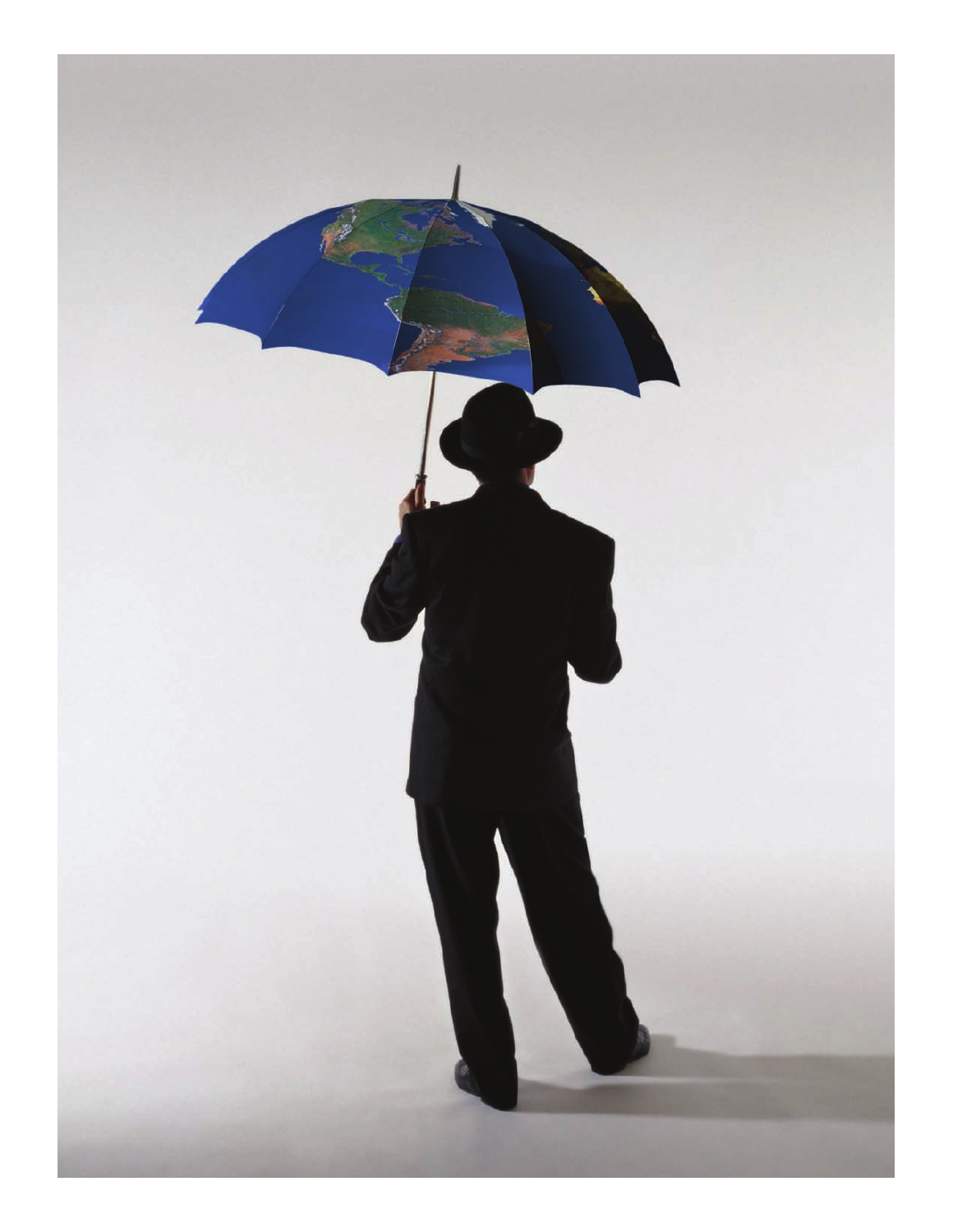if any, choice-of-law or choice-of-forum clauses should be used). Understanding and addressing these and other key

# Optimizing International Property Insurance Coverage

by Peter D. Laun and John E. Iole

## COMMON STRUCTURES OF INTERNATIONAL PROPERTY **INSURANCE PROGRAMS**

International property insurance programs can be strucgrams, where one insurer provides worldwide coverage where the master insurer will not provide coverage or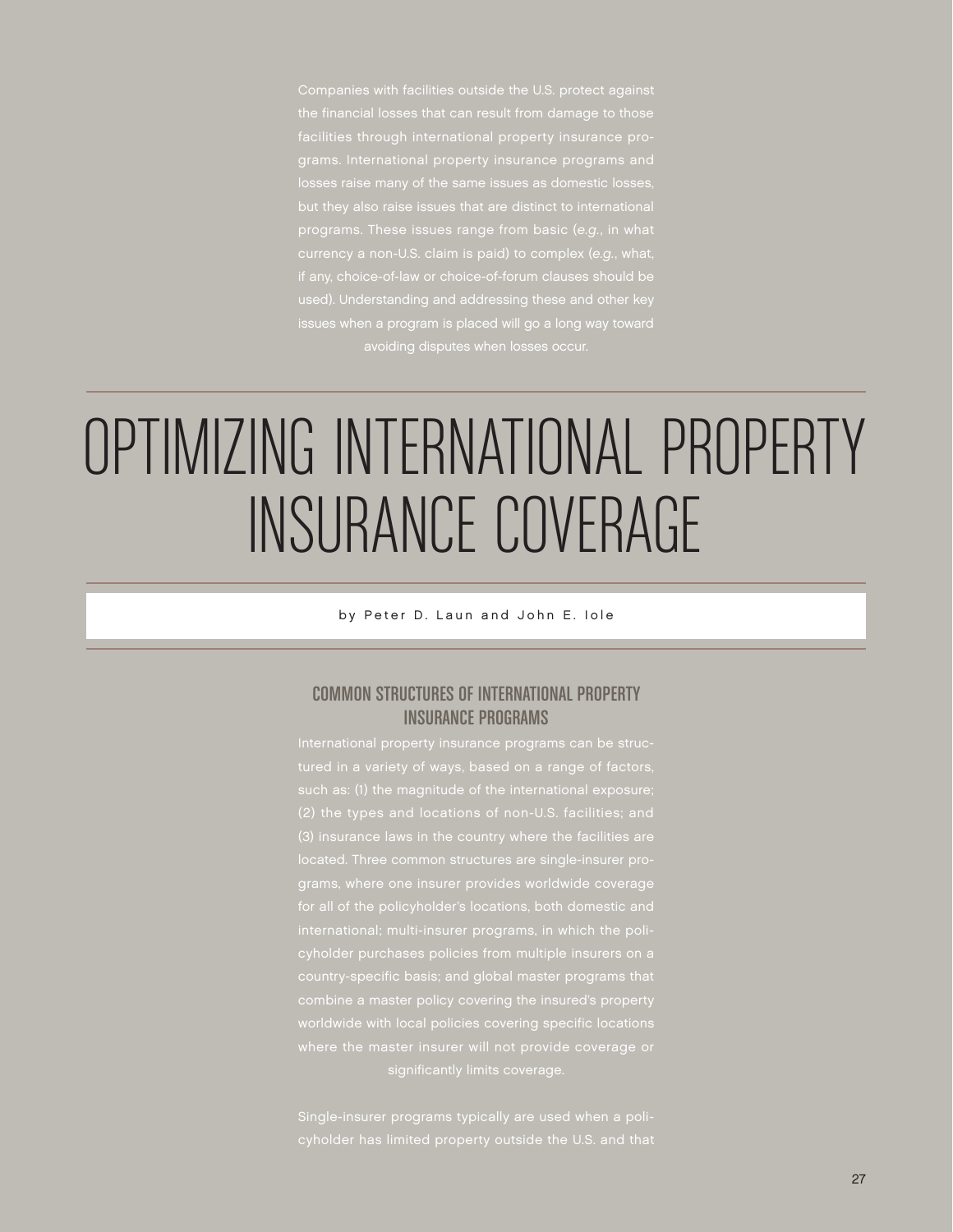property is in countries where either its U.S. insurer can provide coverage or it has a local affiliate that can do so. Such structures, of course, avoid coordination problems that arise when multiple insurers are involved, as well as potential gaps in coverage caused by differing policies. However, such structures are not always feasible; some countries prohibit foreign insurance companies from issuing local policies, necessitating the use of an approved domestic insurance company in each such country. If the available domestic insurance does not provide adequate coverage—in terms of scope, amount, or both—a global master policy that includes "difference in conditions" ("DIC") coverage (discussed below) can be used to fill these gaps.

Companies with substantial overseas assets generally use (and may be required to use) more complex structures. For example, many multinational companies have high-value or far-reaching global operations that involve financial risks that are too extensive for a single insurer to cover. In such circumstances, a company may place a program that is led or fronted 100 percent by a U.S. insurer but then reinsured in whole or in part either by a captive reinsurer affiliated with the policyholder<sup>1</sup> or by commercial reinsurers. Alternatively, a company may place its coverage directly in a quota-share program, in which the risk is shared in defined percentages by several insurance companies.

Each of these structures has advantages and disadvantages. There are, of course, tax and premium advantages associated with captive insurance/reinsurance programs, and quota-share programs can be used to get higher insurance limits than are available through a single insurer. However, when a company, or its captive insurance company, is insured or reinsured by a variety of different entities, receiving timely and complete reimbursement of claims may pose greater difficulty than under a single-insurer system. Furthermore, when a claim is made under a program with multiple insurers, there is a risk that the insurers will take inconsistent coverage positions (and unless the insurance or reinsurance agreements have identical terms, including choice-of-forum and choice-of-law clauses, the risk of inconsistent adjudications also exists). For all of these reasons, the administrative costs associated with a multi-insurer program are likely to be higher, perhaps significantly higher, than with a single-insurer program. The advantages and disadvantages of these different approaches, therefore, should be identified

and carefully evaluated when an international property insurance program is formulated and placed.

### KEY ISSUES IN PLACING COVERAGE AND MAKING CLAIMS

Inconsistent Terms of Local Policies. When a program includes the use of a local policy or policies, it is highly desirable to ensure, to the extent possible, that the local policies provide the same coverage as the principal U.S. or master policy. Otherwise, the company may be left with substantial international risk that may not be covered under either the local policy or the master policy. For example, U.S.-based insurance companies may write business interruption coverage on either a "gross profit" or a "gross earnings" basis, and some U.S. insurers offer a form under which the policyholder can select between a "gross earnings" and a "gross profit" calculation on a "loss by loss" basis. Non-U.S. insurers, however, may write only on one basis or the other. Such variations can lead to substantial gaps in coverage; for example, payroll coverage may be provided directly under one form but not the other, or certain losses to a U.S. entity resulting from damage to a foreign location may not be covered. A U.S.-based subsidiary or division may thus experience a loss involving an international location for which the available coverage is contrary to its expectations and experience with the domestic policy form.

The best way to attempt to ensure uniformity of coverage between a U.S. policy and a local policy is, of course, for the local insurer simply to use the domestic form, translated by an agreed translator. However, this may not be a viable option, since many non-U.S. insurers will not write coverage using U.S. forms, or the required coverage form may be dictated by local law. And even using a translated policy cannot ensure complete uniformity, since nuanced differences in translation or interpretation, or the lack of pro-policyholder doctrines of construction common in the U.S. (discussed in more detail below), can still lead to potential coverage gaps.

DIC Coverage. As noted above, international programs involving a master policy and local policies often include DIC coverage, which is supposed to protect the policyholder against gaps in coverage that result when the local policy provides narrower coverage or more restrictive limits than those available under the master policy.2 But even DIC clauses do not fill all potential gaps in coverage; for example, a U.S. insurer is likely to contend that its DIC clause does not cover a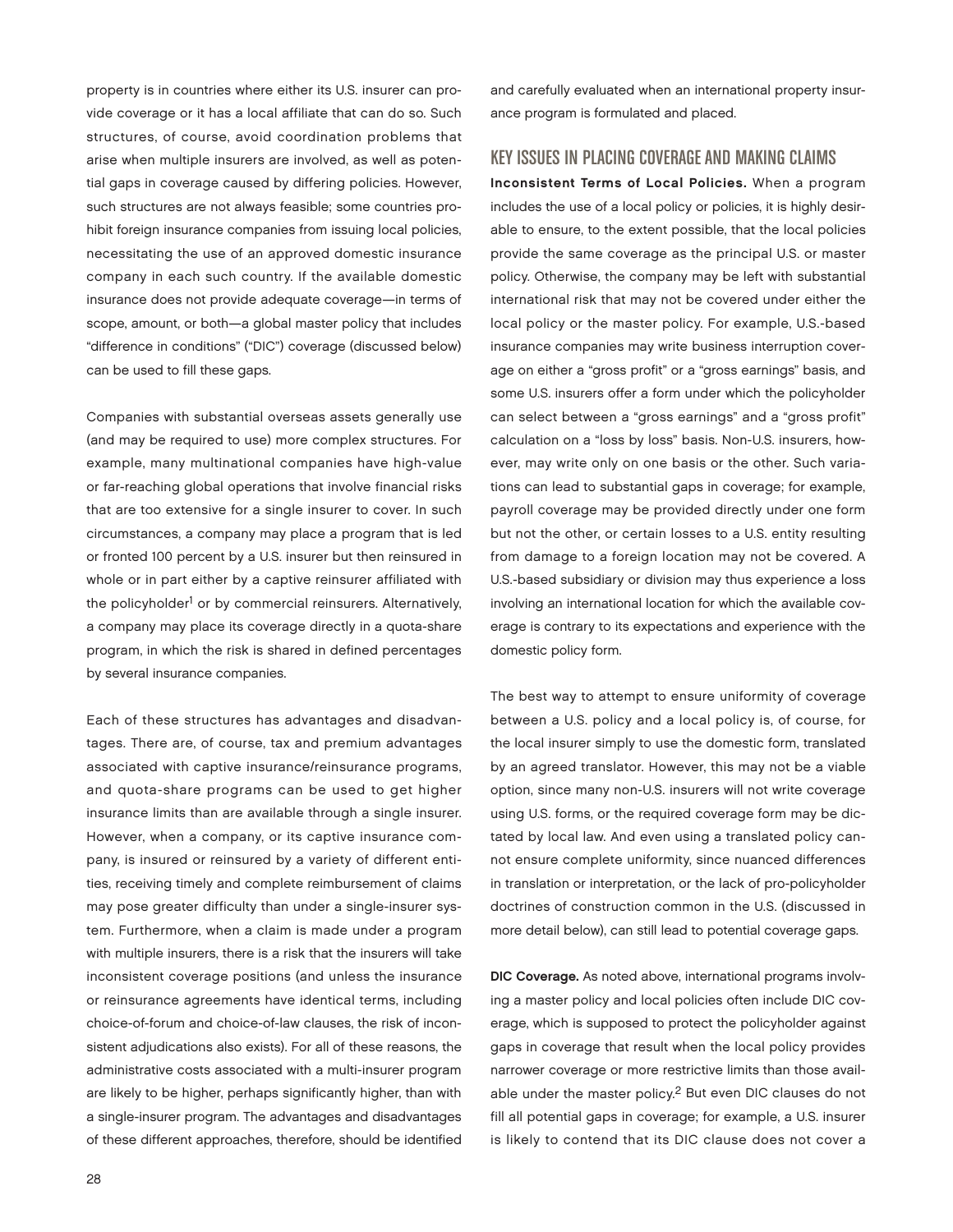situation where local claim adjustment practice or the interpretation of a local policy provision varies from U.S. insurance adjustment practice or interpretation, because these are not differences in terms or conditions. A common example is certain professional expenses: Although the coverage provided under the master and local policies may be the same, the local insurance company may, by practice, refuse to pay certain types of professional expenses that are customarily paid in the U.S., such as the engagement of construction managers to manage a facility rebuild. Or the local insurance company, based on local custom or practice, may resist paying the full rates of U.S.-based or local forensic accountants or consultants used to quantify the loss. These coverage variations may not, in the insurer's view, fall within the DIC coverage of the master policy. When negotiating DIC coverage, therefore, the policyholder should carefully scrutinize the DIC clause to ensure that it is as favorable as possible.

Currency Conversion and Fluctuation. Currency conversion issues can add risk and complexity to international claims. These issues can be particularly complex in master/ local programs, in which the per-occurrence and aggregate limits often are stated in dollars. Such programs attempt to address currency conversion issues in various ways. For example, the local policy may state that losses are payable in the local currency (or in dollars), and it may also specify a specific rate of currency conversion applicable to the loss (e.g., the rate of exchange published in a specified newspaper on a specific date, such as the loss date or the date when the policyholder pays the reimbursable amount).

Unfortunately, neither of these provisions provides a risk-free solution. Consider the following scenario: A flood damages the insured property of an international subsidiary, resulting in the need to rebuild the facility, as well as business interruption losses both to that subsidiary and to other, U.S. based operations. The international losses are accounted for in the local currency and ultimately are converted to dollars and consolidated in the books of the U.S.-based parent company. The U.S. company also sustains separate business interruption losses that are incurred and recorded in dollars. The local policy limits are stated in dollars, but that policy requires local losses to be paid in the local currency, and the currency exchange rate fluctuates substantially against the dollar during the period of the loss.

What happens if the local subsidiary pays for equipment in dollars fairly quickly after a loss occurs? Under the terms of the local policy, that loss should be converted to the local currency at the time the loss is incurred (i.e., when the insured actually pays for the equipment). But if (as is usually the case) the insurance company does not reimburse the policyholder for that loss for several months, during which the local currency has experienced a substantial negative change in value against the dollar, the local-currency payment will not fully compensate the policyholder for the loss it incurred, since it will receive local currency that is worth less (at least in terms of dollars) than the currency was worth at the time the loss was incurred. Conversely, if the policyholder's local operation incurs losses in the local currency (e.g., local business interruption losses), those losses do not need to be converted and should be paid in local currency. However, in the situation described above, the losses ultimately will need to be converted to dollars and applied toward exhaustion of the policy limits (written in dollars), and many policies do not specify the applicable rate of exchange in such circumstances. Should currency conversion be done at the end of the loss, when payments or advance payments are made, or at some other time? If the local currency fluctuates against the dollar during the period of a loss—and business interruption losses often go on for a year or more—each of those dates can lead to a policy limit stated in dollars paying a different total amount in local currency.

These types of issues, of course, are best dealt with at the time the international insurance program is negotiated and placed. However, some local insurance companies may write coverage (by law or practice) only on standard local forms that do not address these issues. In such cases, the issues should be raised as soon as possible after a loss occurs so that the insurer(s) and the policyholder can attempt to agree on how to resolve them. Ideally, the insurer that issued the master policy should also be involved, since currency fluctuation may result in potential DIC claims under a global master policy, although it is not at all clear that a U.S. insurer would view a DIC provision as providing this kind of coverage.

Another way in which coverage can be affected by currency fluctuation involves property valuation. Property values are often submitted at the beginning of a policy period and generally are stated in local currency. Some policies limit the maximum loss payment to the stated value, while some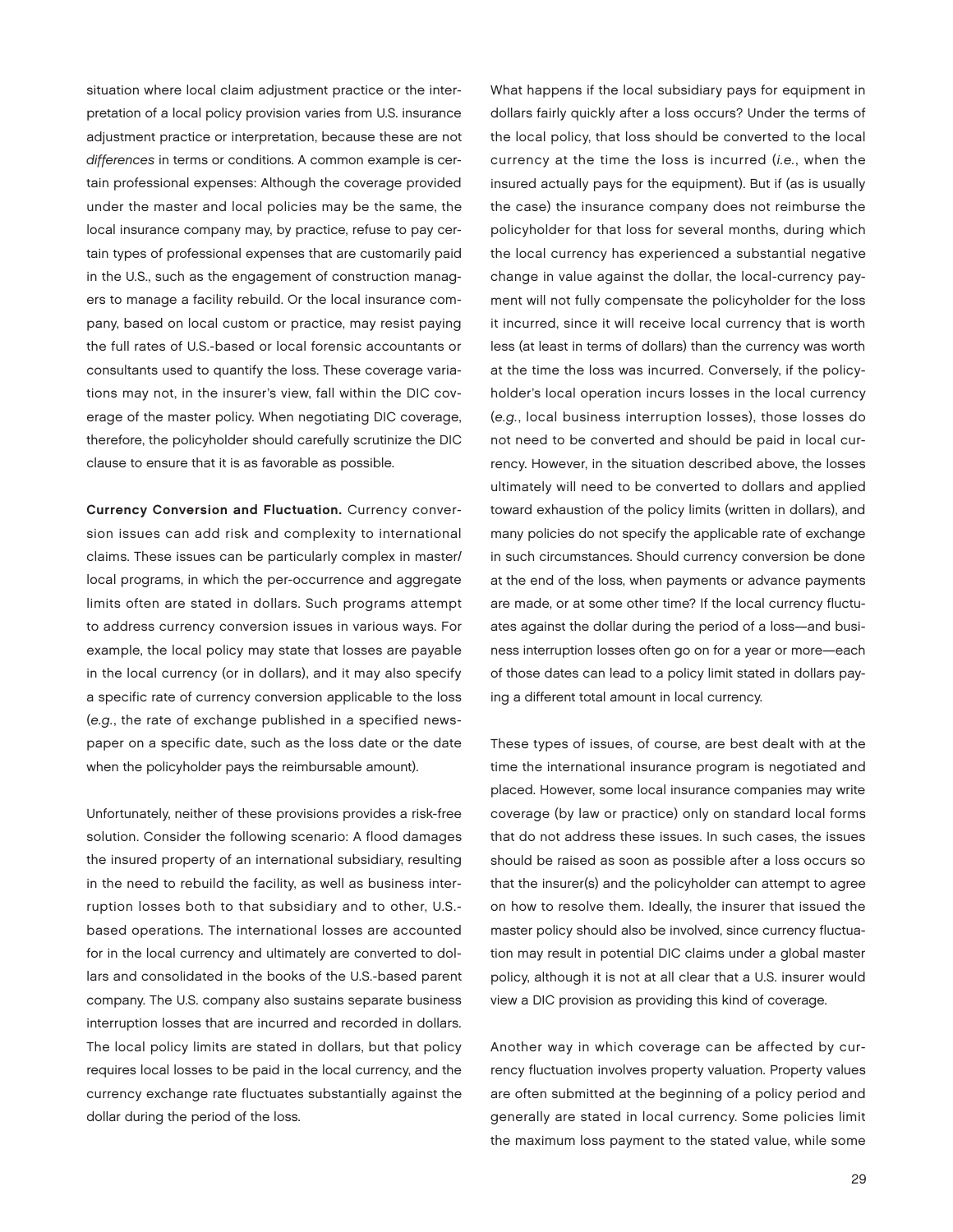policies do not. Policyholders with substantial holdings in several countries may not reappraise each property each year. If the currency has experienced significant fluctuation (or does so during the policy period), the stated value may not be correct to begin with or may not remain correct during the policy term.3 And if substantial currency fluctuation occurs, the coverage limits available for local properties that are stated in local currency may also diverge from the dollar limits stated in the global master policy, or with per-occurrence or aggregate limits in the local policy. The best solution to this problem is either to re-survey properties regularly in countries where currency fluctuation is occurring or to add a clause addressing this issue in the "stated values" section.

When currency fluctuation risks are identified in advance, they can be addressed—and, where possible, allocated to the insurer—through modifications to the policy when the program is negotiated.

Code Upgrade Coverage. Although coverage for the cost of bringing repaired or replaced property up to current code standards is very common in the U.S., non-U.S. insurance policies may not provide this coverage. And even if such coverage is provided, it may be of limited practical value as it is currently written.

Compared to those in the United States, building codes in developing countries are often less stringent or may be enforced less stringently (if at all) in the event of a loss. Thus, if a policyholder experiences a loss in a developing country, it may be allowed by local authorities to rebuild the facility "as it was," without (for example) upgrading building materials or fire protection systems to meet current standards. In such a situation, code upgrade coverage would not be implicated or necessary. If upgrading is required to bring a facility up to current code, however, the costs of doing so can be significant, and therefore it is essential to secure code upgrade coverage under local policies if possible.

Even if a policyholder is not required by local authorities to bring a facility into compliance with current code standards, code upgrade costs can still arise. After an older facility experiences a significant loss, the insurer may insist that the facility be rebuilt to higher standards in order for the insurer to continue to provide coverage (or to maintain a reasonable premium), or the policyholder's own corporate policies may

mandate or strongly encourage safety-related construction upgrades when a facility is rebuilt. This can result in a substantial difference between the actual rebuild cost and the covered rebuild cost, since code upgrade coverage would not be triggered.

Obviously, it is best to address these issues before a loss occurs. While an insurer may not be willing to provide coverage for construction upgrades not mandated by local building authorities, it may be willing to provide coverage for upgrades it specifically requires after a loss, such as an enhanced fire protection system or other loss-prevention upgrades.

Control and Salvage of Damaged Property. Property insurance policies generally allow the insurer to sell damaged raw ingredients and goods for salvage, which benefits the insurer by allowing it to recoup some of its paid losses. Salvage of common or commodity materials (e.g., scrap metal) generally is not problematic, but salvage of damaged raw materials or finished goods can raise difficult issues. Salvaged finished goods and raw materials often can be sold on the "gray market" either in the country where the loss occurred or outside it. It is not uncommon for there to be a market for gray-market products outside the U.S. (for example, in developing countries, whether the product originated in or outside the U.S.), and there are often markets for such products in the U.S. as well.

A policyholder with a substantial investment in a brand name, however, generally does not want gray-market goods that could negatively affect that brand name to be sold in a market where undamaged products are sold. Such policyholders should try to negotiate policy provisions allowing them alone to determine whether and how any potentially salvageable goods can be resold by the insurer. This additional protection can be critical, for example, when a policyholder wishes to protect a brand name or its corporate reputation by ensuring that potentially salvageable but damaged finished goods or raw ingredients cannot be resold by the insurer, inside or outside the U.S. Similarly, a policyholder may not want damaged (but otherwise salvageable) raw materials traceable back to it for liability or image reasons. While these issues may be less problematic (since raw materials are less likely to be immediately traceable to the policyholder than finished goods), the sale of damaged raw materials for certain uses (e.g., human consumption) can pose problems that the policyholder may wish to avoid.